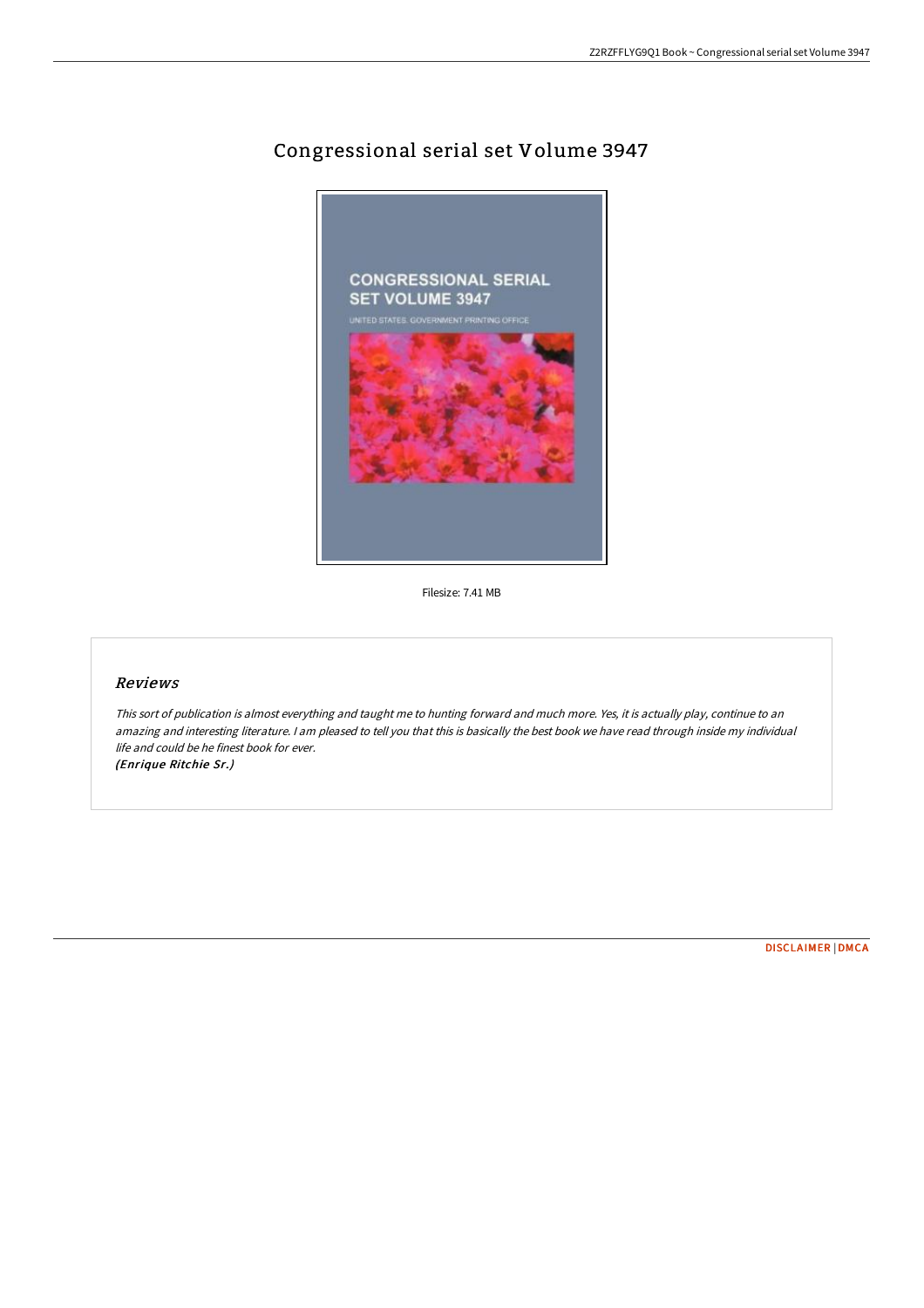## CONGRESSIONAL SERIAL SET VOLUME 3947



**DOWNLOAD PDF** 

RareBooksClub. Paperback. Book Condition: New. This item is printed on demand. Paperback. 180 pages. Dimensions: 9.7in. x 7.4in. x 0.4in.This historic book may have numerous typos and missing text. Purchasers can download a free scanned copy of the original book (without typos) from the publisher. Not indexed. Not illustrated. 1899 Excerpt: . . . time taken to remove the sludge is from three to ten minutes, varying with the size of the tank, and very little power is required to rotate the sludge pipe. The method by which the sewage is let into the tank is also of great importance, inasmuch as it causes the effluent-water to become clear and bright, and in good condition to go to the filters. The chemical which we use, called ferozone, is acknowledged to be the best and most powerful precipitant and deodorant known for sewage purification. It is rich in salts of alumina and salts of iron, both in the ferrous and ferric condition. By virtue of its soluble salts it soon causes subsidence of the suspended solids. Ferozone attacks the molecular constitution of that portion of the organic matters in solution which can not be removed by ordinary precipitation in the settling tanks. It so alters the constitution of these pntresciblo matters that further oxidation thereof by filtration through polarite becomes certain, and under complete control at all times. The sludge precipitated by it is richer in ammonia than that produced by the lime or other processes, and is therefore of more value as a fertilizer. Iolarite is successfully used in the filters for purifying the ferozoned sewage water from the putrescible matter which is dissolved therein. Folarite is a black, hard, and highly porous substance, insoluble in water and practically everlasting, and loes not require to be renewed. It is also...

 $\sqrt{m}$ Read [Congressional](http://techno-pub.tech/congressional-serial-set-volume-3947.html) serial set Volume 3947 Online B Download PDF [Congressional](http://techno-pub.tech/congressional-serial-set-volume-3947.html) serial set Volume 3947